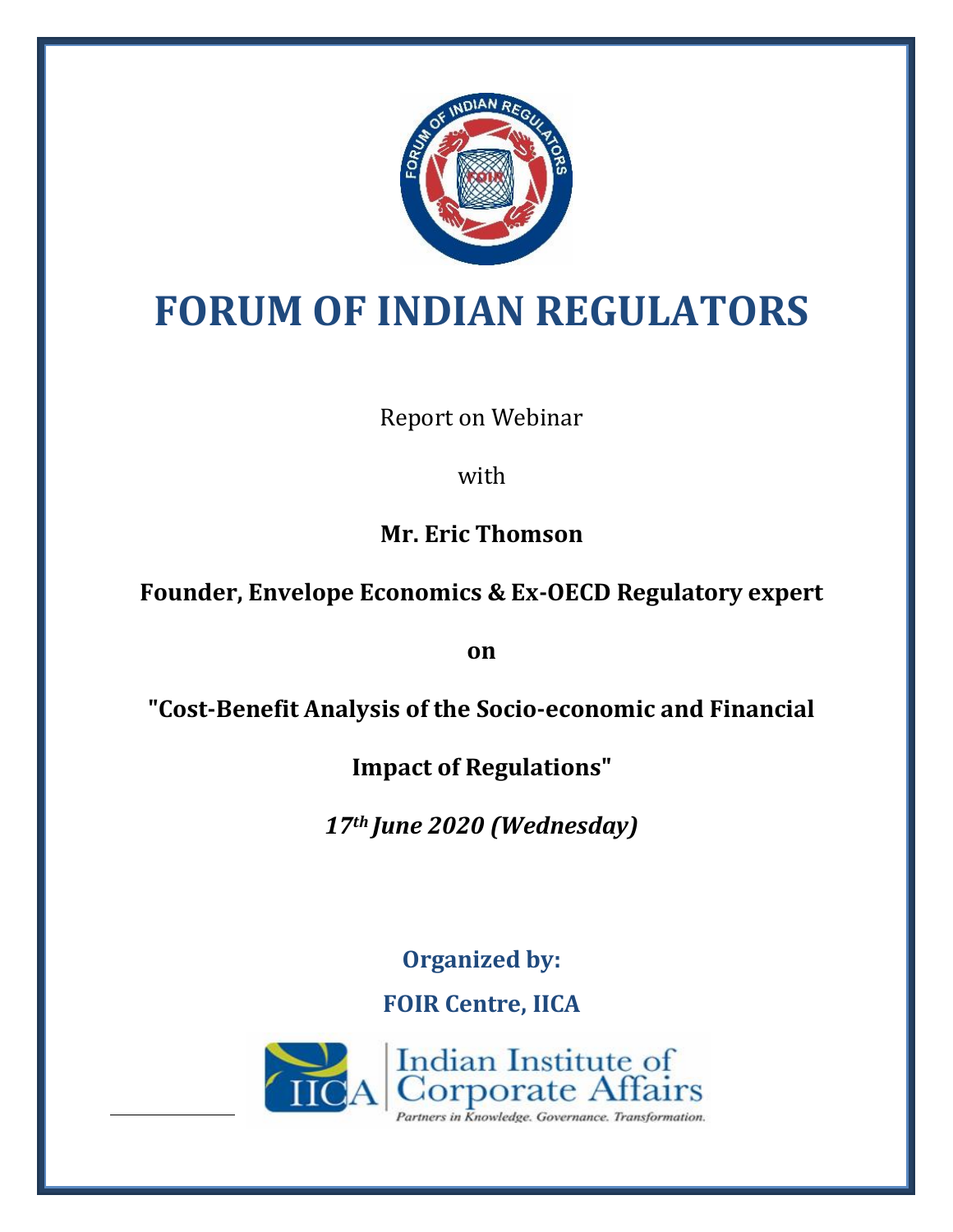**Program title:** Webinar with Mr. Eric Thomson, Founder, Envelope Economics & Ex-OECD Regulatory expert on "Cost-Benefit Analysis of the Socio-economic and Financial Impact of Regulations"

## **Program Date & Time:**

17th June 2020 (Wednesday) 2:00 – 3:00pm (IST) **Mode of Delivery:** Online via Blackboard (LMS) **Speaker profile: Mr. Eric Thomson**

### *Founder of Envelope Economics & Ex-OECD Regulatory expert*

Eric Thomson is the founder of Envelope Economics, a firm specializing in the socioeconomic impact of regulation and government policy. He has over ten years of experience as an economist and regulatory affairs consultant.



Most recently, Eric spent three years at the OECD, where he worked with many countries to improve the governance of their regulatory impact analysis (RIA)

programs. He has also consulted various business groups to assess the impacts of regulations on their sector and the economy as a whole.

Eric worked for RIAS Inc. in Canada, a firm that specializes in regulatory impact analysis. In addition to his collaboration with the Canadian government, he consulted several international business associations to assess the impacts of regulations on their industry and the national economy.

**Participant Profile:** Regulatory officials from FOIR member organizations, Government officials, academicians and others from the field of regulation.

**No. of participants:** 113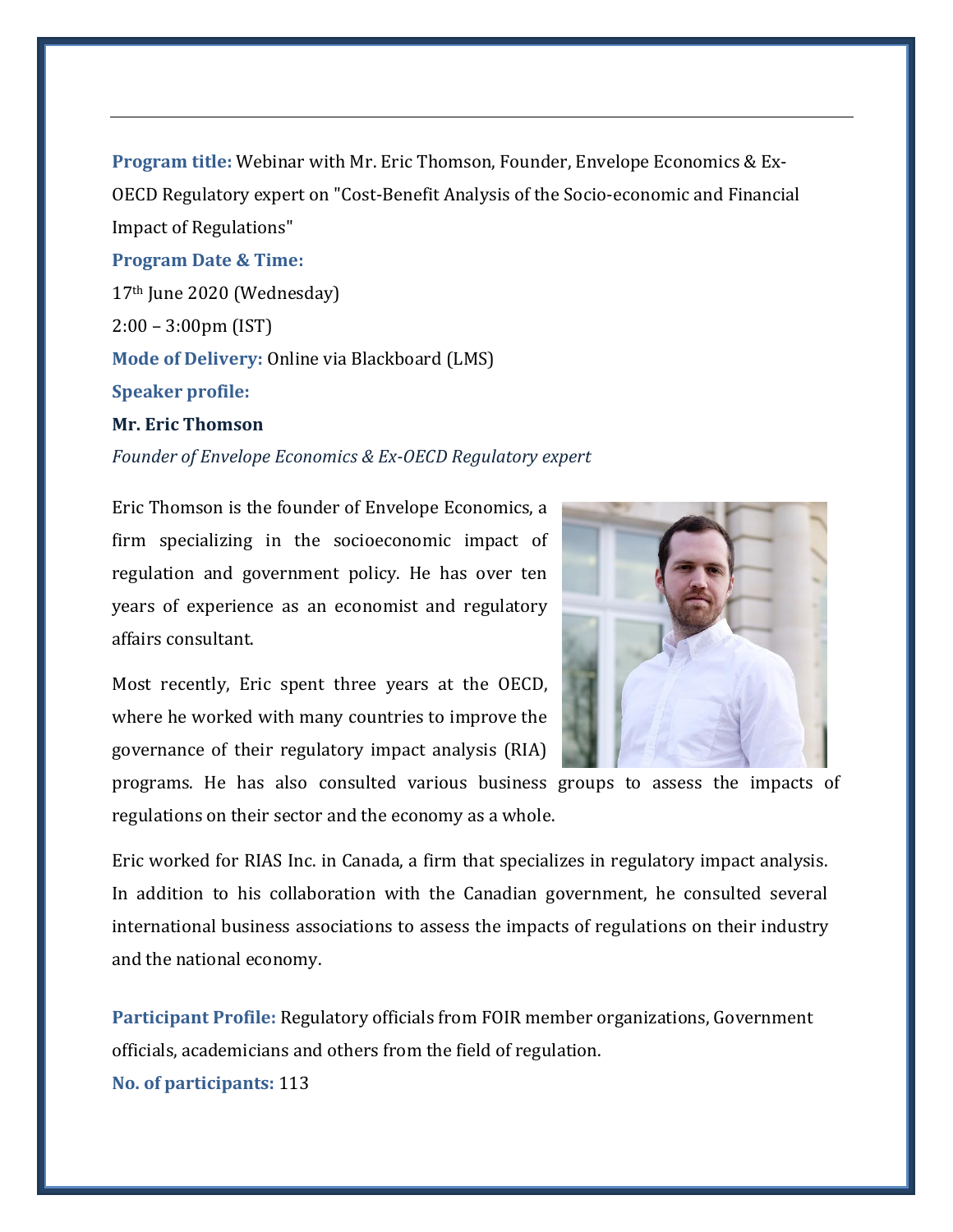# **Participant Categorization:**

FOIR Member officials: 27 Other regulatory officials: 6 Academicians: 7 Others (lawyers, CS, students etc.): 39 Last minute logins (Unknown): 34

## **PROGRAM OUTLINE:**

The School of Competition Law & Market Regulation and Forum of Indian Regulators (FOIR) Centre at Indian Institute of Corporate Affairs (IICA) successfully conducted a webinar with Mr. Eric Thomson, Founder, Envelope Economics & Ex-OECD Regulatory expert on "Cost-Benefit Analysis of the Socio-economic and Financial Impact of Regulations" on 17th June 2020 (Wednesday). The webinar with Mr. Eric Thomson is the fifth webinar of a weekly webinar series organized by the School of Competition Law & Market Regulation to create awareness on various regulatory concepts, issues and International best practices. The webinar series covers a range of topics from the field of regulatory affairs and market regulation and engages speakers from across the globe including academicians, subject experts and Senior regulatory officials. The participants of the webinar include officials from FOIR member organizations, government officials, academicians and others working in the field of regulation.

#### **PROGRAM FLOW:**

The webinar was led by Mr. Eric Thomson, Founder, Envelope Economics & Ex-OECD Regulatory expert on "Cost-Benefit Analysis of the Socio-economic and Financial Impact of Regulations" and moderated by Dr. Abha Yadav, Head, School of competition law & market regulation & Director, FOIR Centre.

The program was initiated with a welcome speech by Dr. Abha Yadav. She introduced the speaker Mr. Eric Thomson and threw light on the relevance of the topic in the current scenario. Dr. Yadav further elaborated the format of the webinar to the participants.

Mr. Eric Thomson explained the concept of Cost-benefit analysis and gave in-depth knowledge on the benefits and limitations of cost-benefit analysis, the process to identify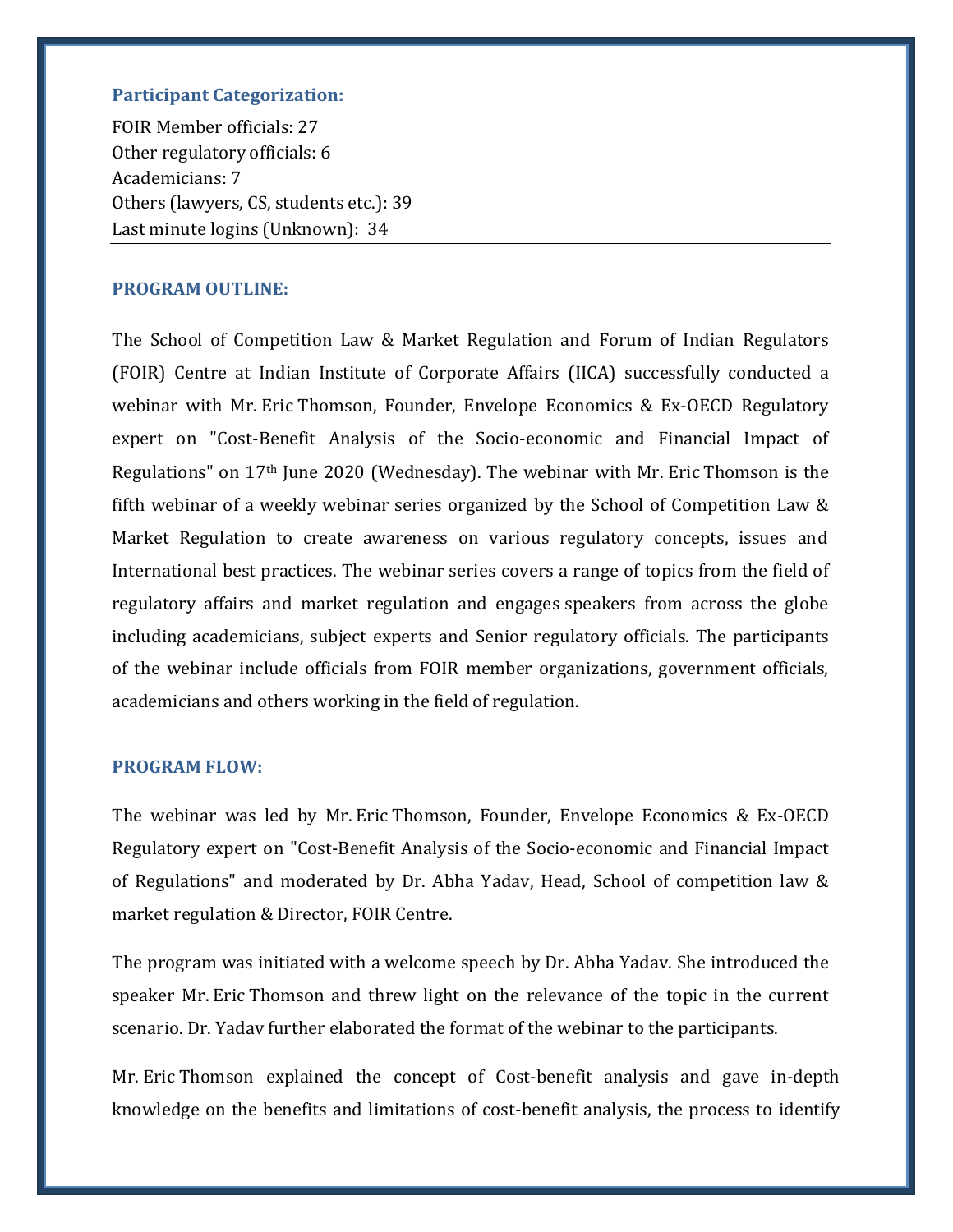costs & benefits and how to use all of it together. He covered aspects such as the challenges involved in conducting a cost-benefit analysis and stages of the cost benefit analysis process.

The Cost benefits analysis process was effectively elaborated to the participants by categorization and diagrammatic representation on the topic. Mr. Thomson in his session, elaborated that the cost benefit analysis process has various steps involved, starting from identifying the issue for which the regulations are made and ending with the actual measurement of the risk associated with the proposed regulation, which further becomes the base for taking decisions or adopting a particular regulation by the regulators. Mr. Thomson suggested the below process for conduct of an efficient and effective cost-benefit analysis:

- Specifying the issue and options
- Identifying who is affected
- Determining the baseline
- Identifying the costs & benefits
- Measuring the costs & benefits
- Discounting the values over time, performing a sensitivity analysis/risk assessment
- Making a decision.

Mr. Eric Thomson used a case-based approach and took various examples, one such example being the cost benefit analysis conducted by the Canadian government for a new regulation to be launched for the road and railway safety. The tabular representation in his presentation depicted the results of the cost-benefit analysis with quantifiable impacts of the proposed regulation, which helped the participants gain better understanding of the subject.

Mr. Eric Thomson, in his session took another interesting example of the Vietnam Motorbike Laws, while focusing on the importance of consideration of alternatives to regulation before creation of a new one. He elaborated that the first stage of the cost benefit analysis process is specifying the issue beforehand in order to avoid creation of unnecessary regulations. In his example, he shared with the participants that the Vietnam government in order to increase the impact of an existing regulation of wearing helmets conducted several surveys, and after receiving inputs from the consumers, relaunched the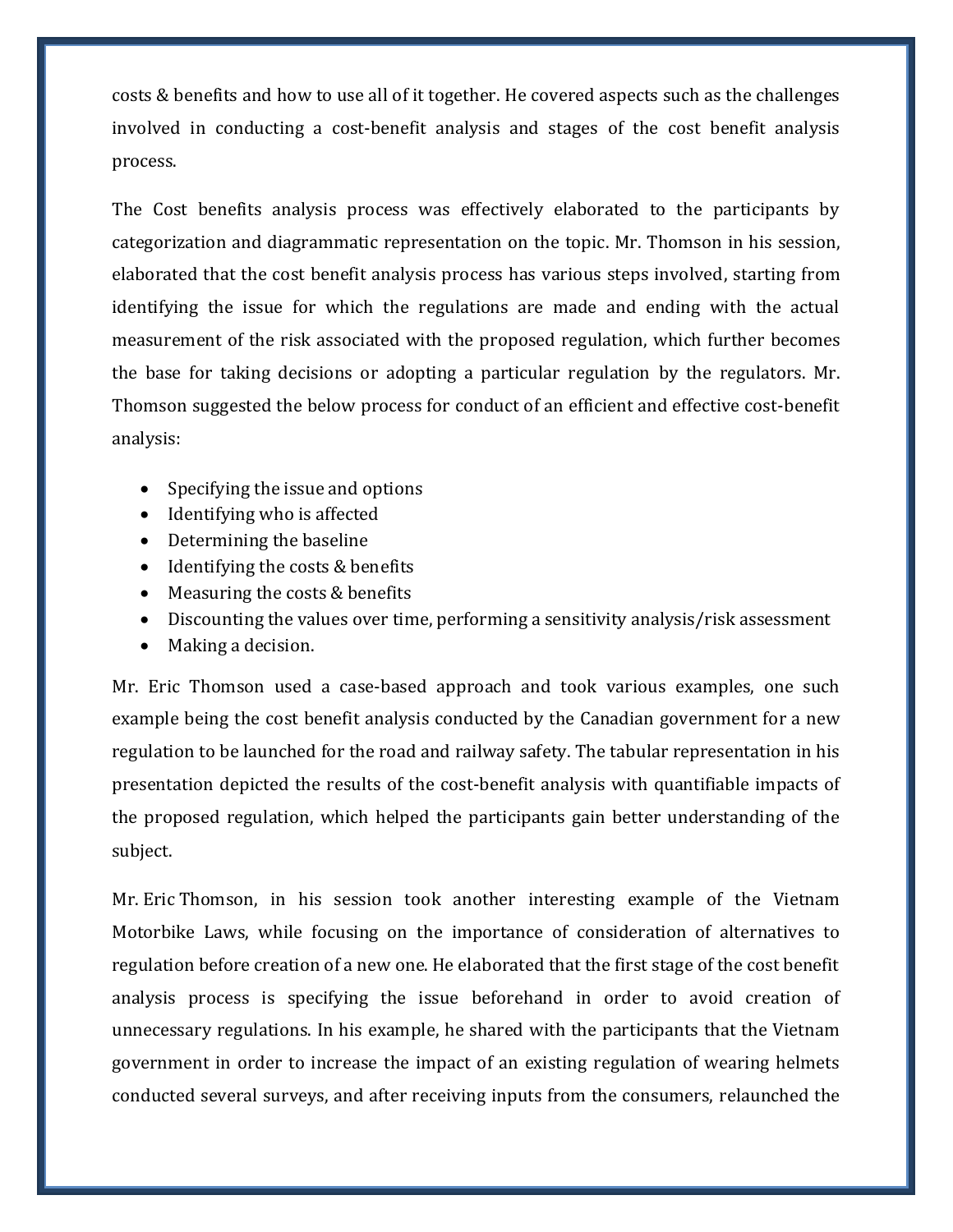helmet law and encouraged the producers to provide user-friendly colorful helmets, which increased the enforcement of the helmet regulation drastically. This saved the Vietnam government costs and time in creation of a new law and helped them identify ways to increase the efficiency of an existing one.

Mr. Eric Thomson also shared several tips & tricks for conducting a cost-benefit analysis, some of which are stated as below:

- Focus on most important benefits & costs & may ignore to quantify small impacts.
- Start with secondary sources. (No need to re-invent the wheel).
- Be aware of double counting. (Avoid transaction doubling)

He used diagrammatic representation and case-based approach to explain the concepts of Cost & Benefit analysis to the participants, which was very effective. The session was engaging, and energetic participation was seen in the webinar. Questions were taken up from the participants at the end of the session, which led to a healthy discussion. Mr. Thomson shared several references for the participants at the end of the webinar.

Dr. Abha Yadav moderated the question-answer round, where a series of questions from participants with respect to the distribution impact of cost-benefit analysis, choice of discount rate between private & public rates, non-monetary factors in a cost-benefit analysis, application of cost benefit analysis within Indian regulatory framework, Cost benefit for enforcement of regulations within regulators such as CCI, Methods to evaluate policy decisions, role of having an institutionalized flexibility for any potential uncertainties, Monitoring and feedback mechanisms for mandating cost benefit analysis, Cost benefit analysis & interest group influence etc. were raised by the participants from various regulatory bodies such as Competition Commission of India (CCI) and other participants from the field of regulation, which were effectively answered by Mr. Eric Thomson. Mr. Stephen Gibson, Interim Chair, RPC, UK also raised an interesting question on the use of statistical data in measuring the life expectancy of the population due to the current Covid-19 scenario, to which Mr. Thomson shared his views & explained the usefulness of statistical data for the health regulators in the current scenario.